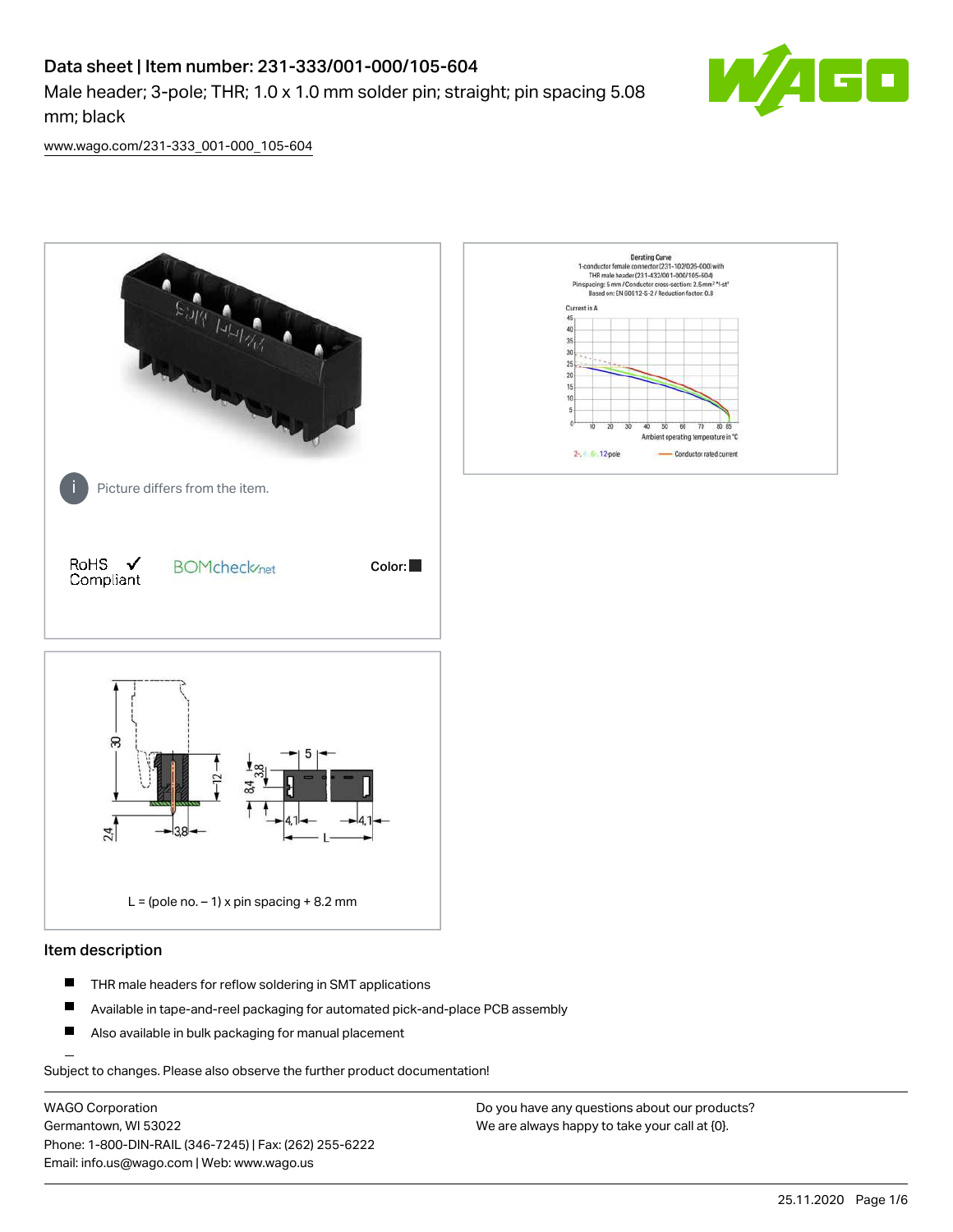

- **Male headers may be mounted horizontally or vertically**
- $\blacksquare$ Coding option available

#### Safety information 1:

The MCS - MULTI CONNECTION SYSTEM includes connectors without breaking capacity in accordance with DIN EN 61984. When used as intended, these connectors must not be connected/disconnected when live or under load. The circuit design should ensure header pins, which can be touched, are not live when unmated.

# Data Electrical data

### Ratings per IEC/EN 60664-1

| Ratings per                 | IEC/EN 60664-1                                                        |
|-----------------------------|-----------------------------------------------------------------------|
| Rated voltage (III / 3)     | 320 V                                                                 |
| Rated surge voltage (III/3) | 4 <sub>k</sub> V                                                      |
| Rated voltage (III/2)       | 320 V                                                                 |
| Rated surge voltage (III/2) | 4 <sub>k</sub> V                                                      |
| Nominal voltage (II/2)      | 630 V                                                                 |
| Rated surge voltage (II/2)  | 4 <sub>kV</sub>                                                       |
| Rated current               | 12A                                                                   |
| Legend (ratings)            | $(III / 2)$ $\triangle$ Overvoltage category III / Pollution degree 2 |

#### Ratings per UL 1059

| Approvals per                  | UL 1059 |
|--------------------------------|---------|
| Rated voltage UL (Use Group B) | 300 V   |
| Rated current UL (Use Group B) | 10 A    |
| Rated voltage UL (Use Group D) | 300 V   |
| Rated current UL (Use Group D) | 10 A    |

### Ratings per UL 1977

| Rated<br>anstlov b<br>-197.<br>ווי | ANO N |
|------------------------------------|-------|
| Rater                              | 10    |
| -197                               | IVA   |
|                                    |       |

#### Ratings per CSA

| Approvals per                   | <b>CSA</b> |
|---------------------------------|------------|
| Rated voltage CSA (Use Group B) | 300 V      |
| Rated current CSA (Use Group B) | 10 A       |

Subject to changes. Please also observe the further product documentation!

| <b>WAGO Corporation</b>                                | Do you have any questions about our products? |
|--------------------------------------------------------|-----------------------------------------------|
| Germantown, WI 53022                                   | We are always happy to take your call at {0}. |
| Phone: 1-800-DIN-RAIL (346-7245)   Fax: (262) 255-6222 |                                               |
| Email: info.us@wago.com   Web: www.wago.us             |                                               |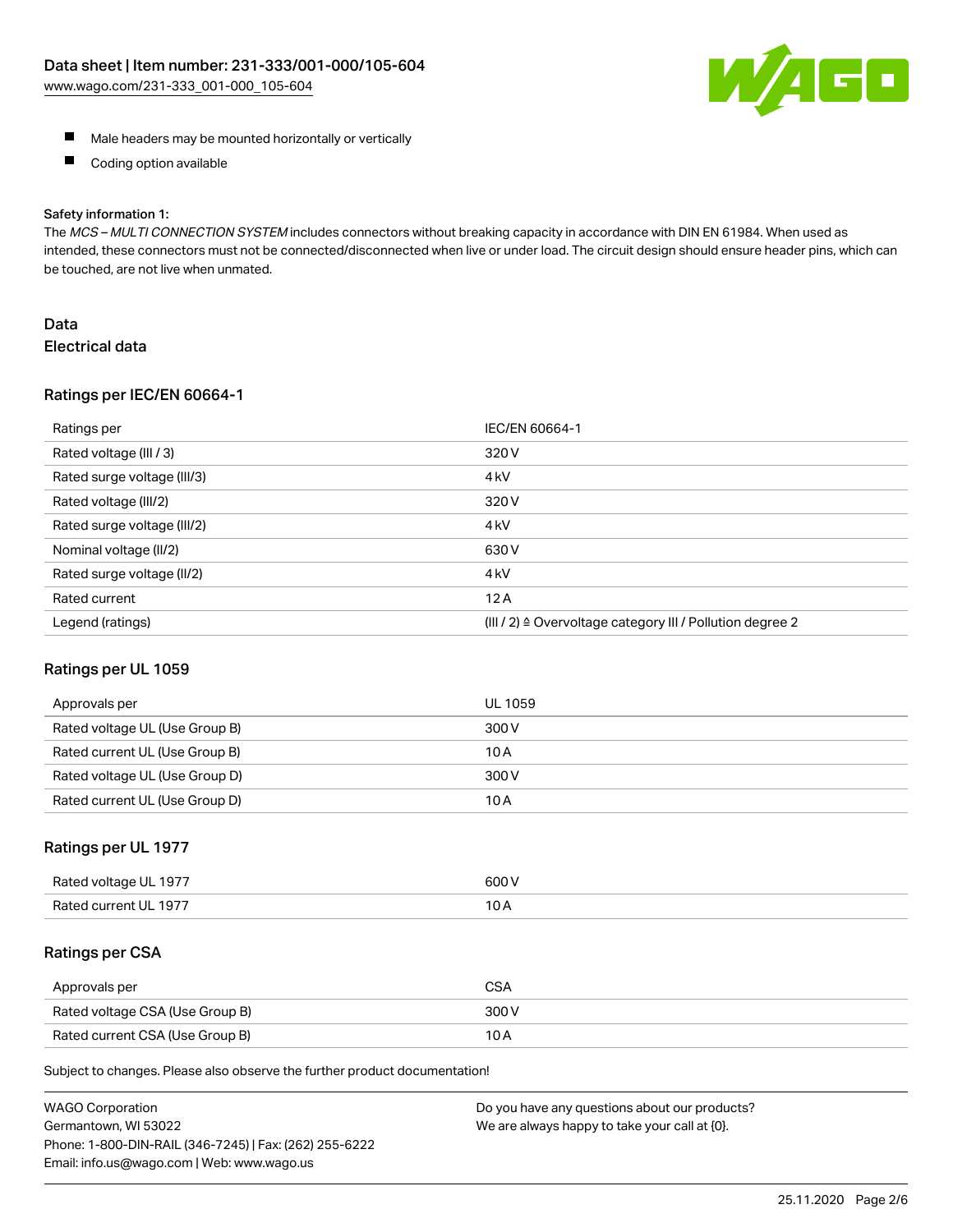[www.wago.com/231-333\\_001-000\\_105-604](http://www.wago.com/231-333_001-000_105-604)



| Rated voltage CSA (Use Group D) | 300 V |
|---------------------------------|-------|
| Rated current CSA (Use Group D) |       |

## Connection data

| Pole No.                   |  |
|----------------------------|--|
| Total number of potentials |  |
| Number of connection types |  |
| Number of levels           |  |

# Physical data

| Pin spacing                        | 5.08 mm / 0.2 inch    |
|------------------------------------|-----------------------|
| Width                              | 18.36 mm / 0.726 inch |
| Height                             | 17 mm / 0.669 inch    |
| Height from the surface            | 12 mm / 0.472 inch    |
| Depth                              | 8.4 mm / 0.331 inch   |
| Solder pin length                  | $2.4 \,\mathrm{mm}$   |
| Solder pin dimensions              | $1 \times 1$ mm       |
| Plated through-hole diameter (THR) | 1.4 $^{(+0.1)}$ mm    |

# Plug-in connection

| Contact type (pluggable connector) | Male connector/plug |
|------------------------------------|---------------------|
| Connector (connection type)        | for PCB             |
| Mismating protection               | No                  |
| Mating direction to the PCB        | 90°                 |

# PCB contact

| PCB contact                         | THR                                      |
|-------------------------------------|------------------------------------------|
| Solder pin arrangement              | over the entire male connector (in-line) |
| Number of solder pins per potential |                                          |

### Material Data

| Color                       | black                    |
|-----------------------------|--------------------------|
| Material group              |                          |
| Insulation material         | Polyphthalamide (PPA GF) |
| Flammability class per UL94 | V0                       |

Contact material

Subject to changes. Please also observe the further product documentation!  $\mathbf{E}$ 

| WAGO Corporation                                       | Do you have any questions about our products? |
|--------------------------------------------------------|-----------------------------------------------|
| Germantown. WI 53022                                   | We are always happy to take your call at {0}. |
| Phone: 1-800-DIN-RAIL (346-7245)   Fax: (262) 255-6222 |                                               |
| Email: info.us@wago.com   Web: www.wago.us             |                                               |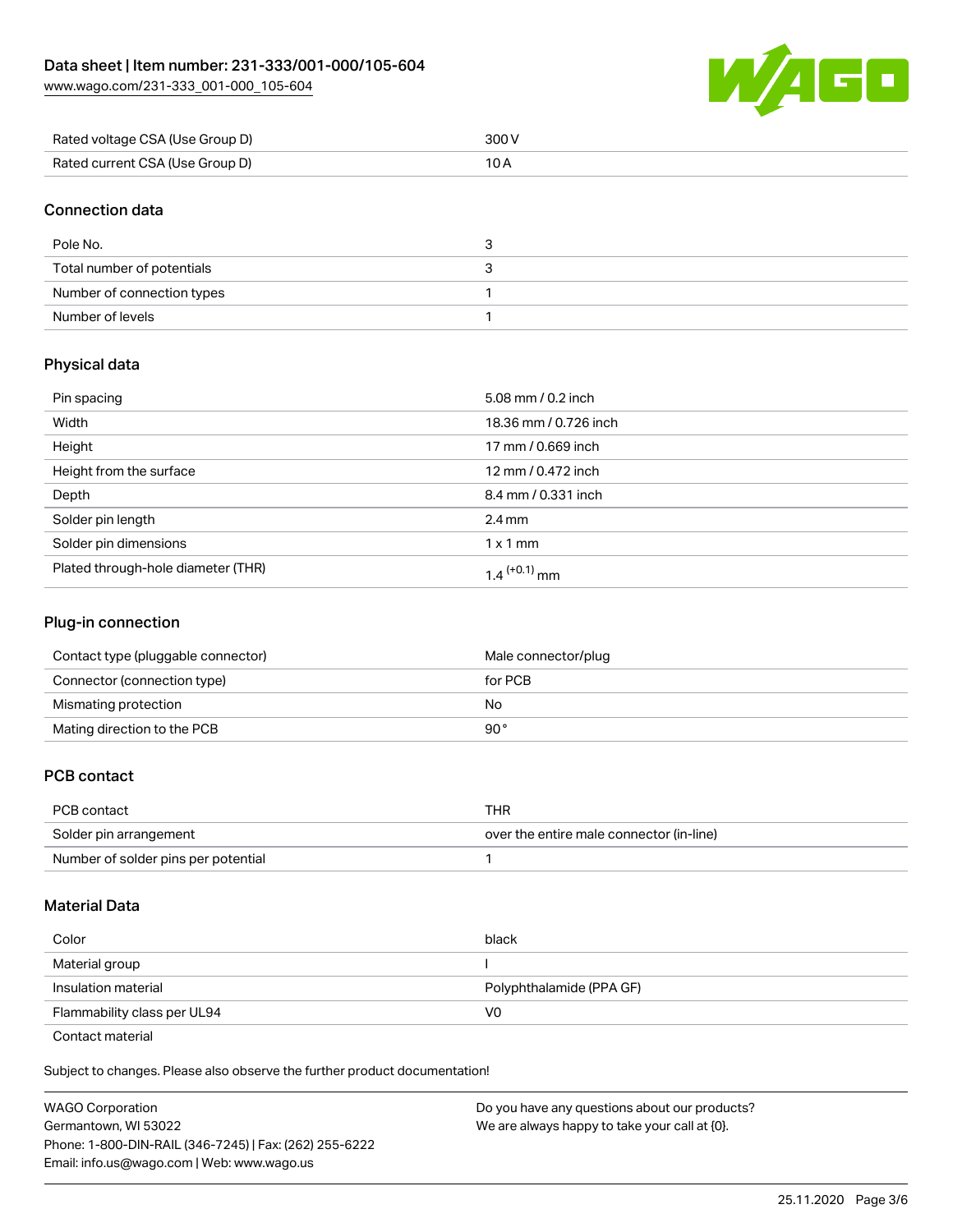

|                 | ____             |
|-----------------|------------------|
| Contact plating | tin-plated       |
| Fire load       | 0.027 MJ         |
| Weight          | 1.1 <sub>g</sub> |
|                 |                  |

# Environmental Requirements

| .<br>Limit temperature range<br>. . | .100 °C<br>-60<br>. |  |
|-------------------------------------|---------------------|--|
|-------------------------------------|---------------------|--|

### Commercial data

| Packaging type        | <b>BOX</b>    |
|-----------------------|---------------|
| Country of origin     | -PL           |
| <b>GTIN</b>           | 4055143121828 |
| Customs tariff number | 85366990990   |

### Approvals / Certificates

### Country specific Approvals

| Logo | Approval                               | <b>Additional Approval Text</b> | Certificate<br>name |
|------|----------------------------------------|---------------------------------|---------------------|
| æ    | <b>CSA</b><br>DEKRA Certification B.V. | C <sub>22.2</sub>               | 1466354             |

#### UL-Approvals

| Logo | Approval                                    | <b>Additional Approval Text</b> | Certificate<br>name |
|------|---------------------------------------------|---------------------------------|---------------------|
| 8    | UL<br>UL International Germany GmbH         | <b>UL 1977</b>                  | E45171              |
| J    | <b>UR</b><br>Underwriters Laboratories Inc. | <b>UL 1059</b>                  | E45172              |

Subject to changes. Please also observe the further product documentation!

| <b>WAGO Corporation</b>                                |
|--------------------------------------------------------|
| Germantown, WI 53022                                   |
| Phone: 1-800-DIN-RAIL (346-7245)   Fax: (262) 255-6222 |
| Email: info.us@wago.com   Web: www.wago.us             |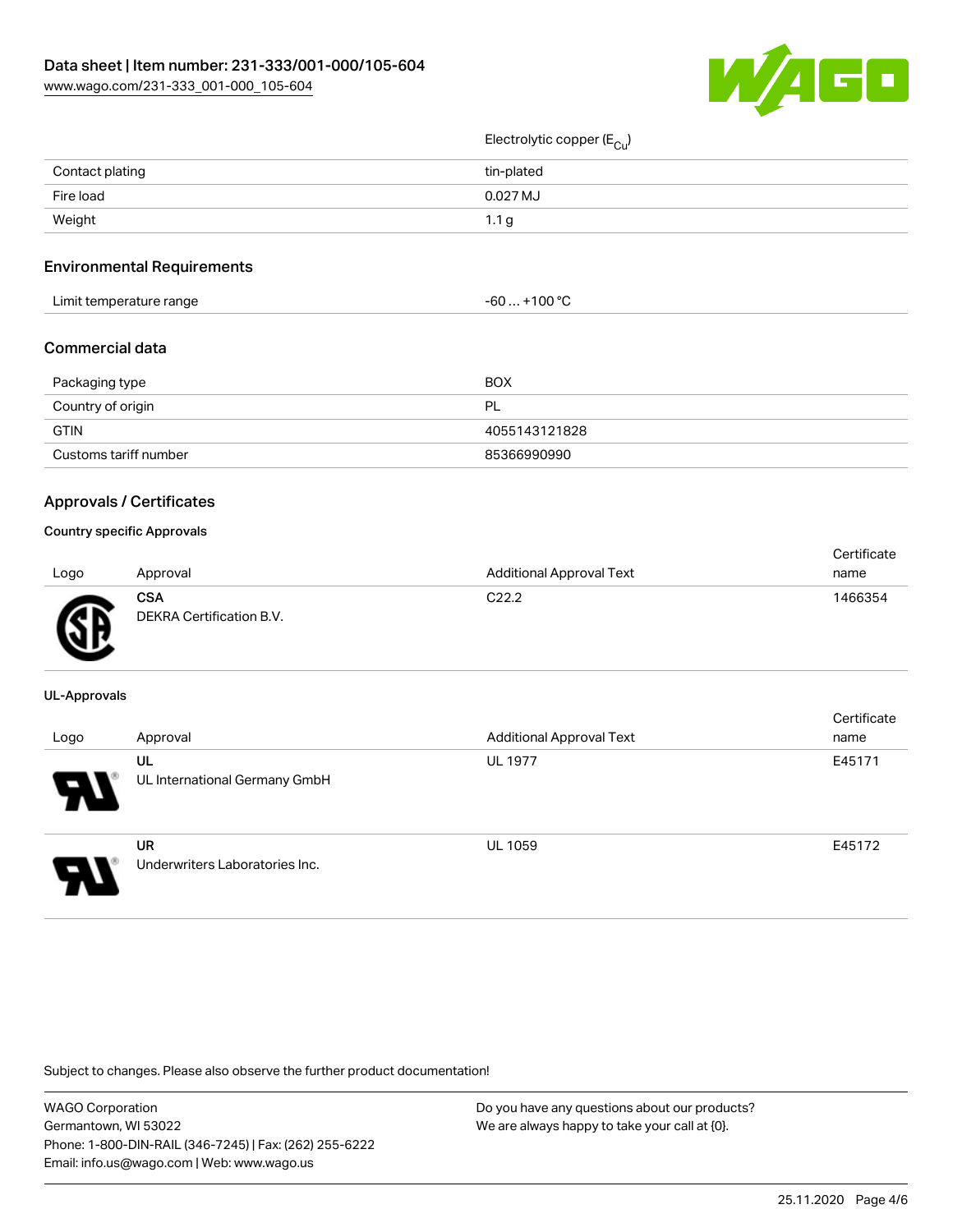

# **Counterpart**



### Item no.231-303/026-000

Female plug; 3-pole; 12 AWG max; pin spacing 5.08 mm; 1 conductor per pole; orange [www.wago.com/231-303/026-000](https://www.wago.com/231-303/026-000)

# Compatible products

| Marking accessories |
|---------------------|
|                     |
|                     |

|            | Item no.: 210-833<br>Marking strips; on reel; 6 mm wide; plain; Self-adhesive; white | www.wago.com/210-833 |
|------------|--------------------------------------------------------------------------------------|----------------------|
| <u>f</u> f | Item no.: 210-834<br>Marking strips; on reel; 5 mm wide; plain; Self-adhesive; white | www.wago.com/210-834 |
| Coding     |                                                                                      |                      |
|            | Item no.: 231-129<br>Coding key; snap-on type; light gray                            | www.wago.com/231-129 |
|            | Item no.: 231-500<br>Spacer; for formation of groups; light gray                     | www.wago.com/231-500 |

# Downloads Documentation

#### Additional Information

| Technical explanations | Apr 3, 2019 | pdf    | Download |
|------------------------|-------------|--------|----------|
|                        |             | 3.6 MB |          |

#### Installation Notes

Coding

Subject to changes. Please also observe the further product documentation!

WAGO Corporation Germantown, WI 53022 Phone: 1-800-DIN-RAIL (346-7245) | Fax: (262) 255-6222 Email: info.us@wago.com | Web: www.wago.us